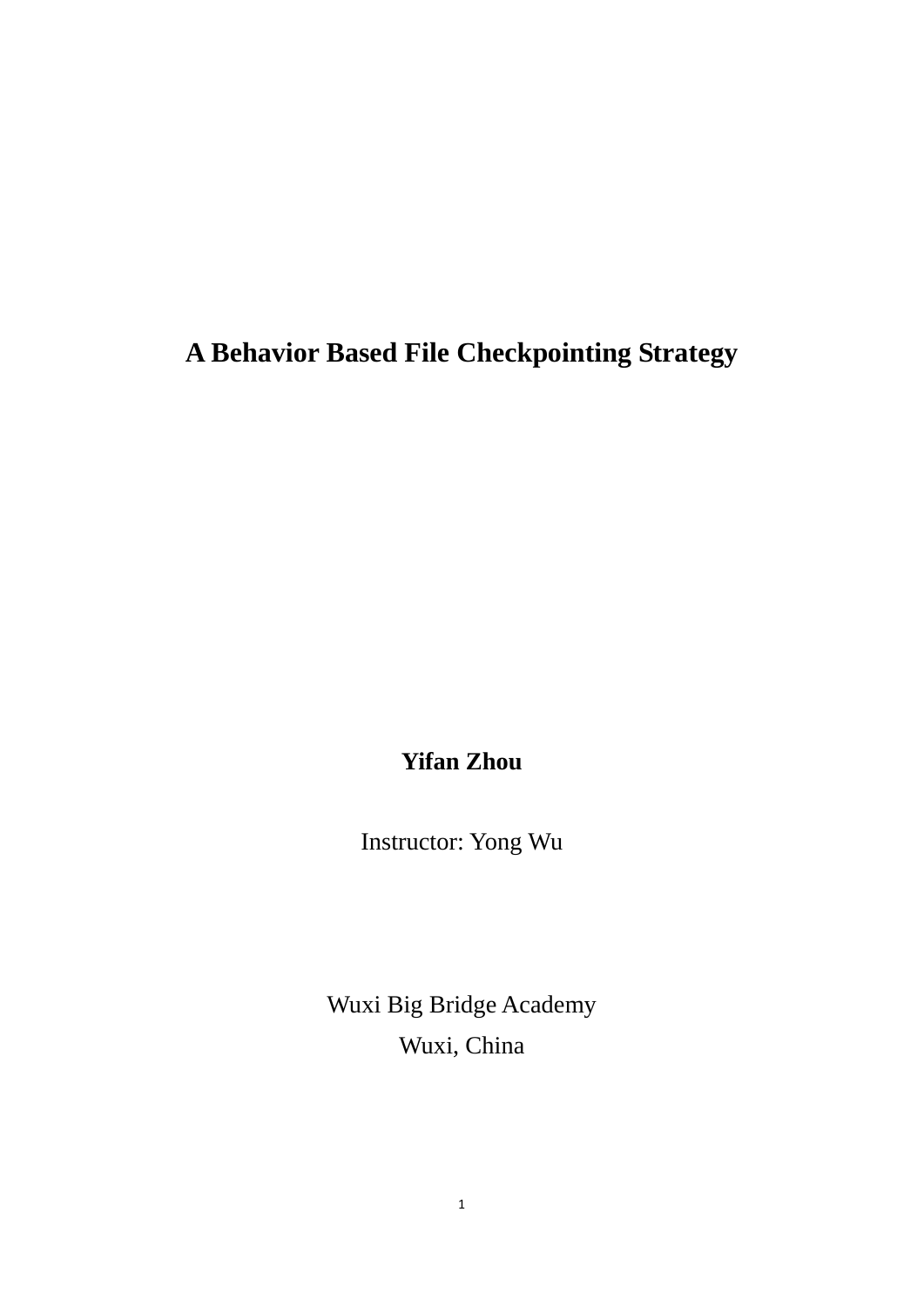## **A Behavior Based File Checkpointing Strategy**

Yifan Zhou

*Wuxi Big Bridge Academy Wuxi, China*

### **Abstract**

Checkpoint/restart is an important mechanism for system fault tolerance. It saves the state of an executing program periodically and recovers it after a failure. As many applications involve file operations, supporting file rollbacks is essential for checkpoint/restart. Complete backup can restore files to the correct state, but its cost is too high. In this paper we propose a behavior based file checkpointing strategy (BBFC), which provides a correct recovery of file data and ensures consistency between file state and other states of a process when a rollback is done by restarting the program from the last checkpoint. BBFC classifies details of the file operation behaviors and provides a guidance on what to be saved during file checkpointing according to those behaviors. It dramatically minimizes the overhead of file checkpointing due to the reduction of file data which need to be saved. And it is transparent and easy to use.

## **Keywords**

computer software; file checkpointing; behavior based; rollback; recovery; consistency; checkpoint interval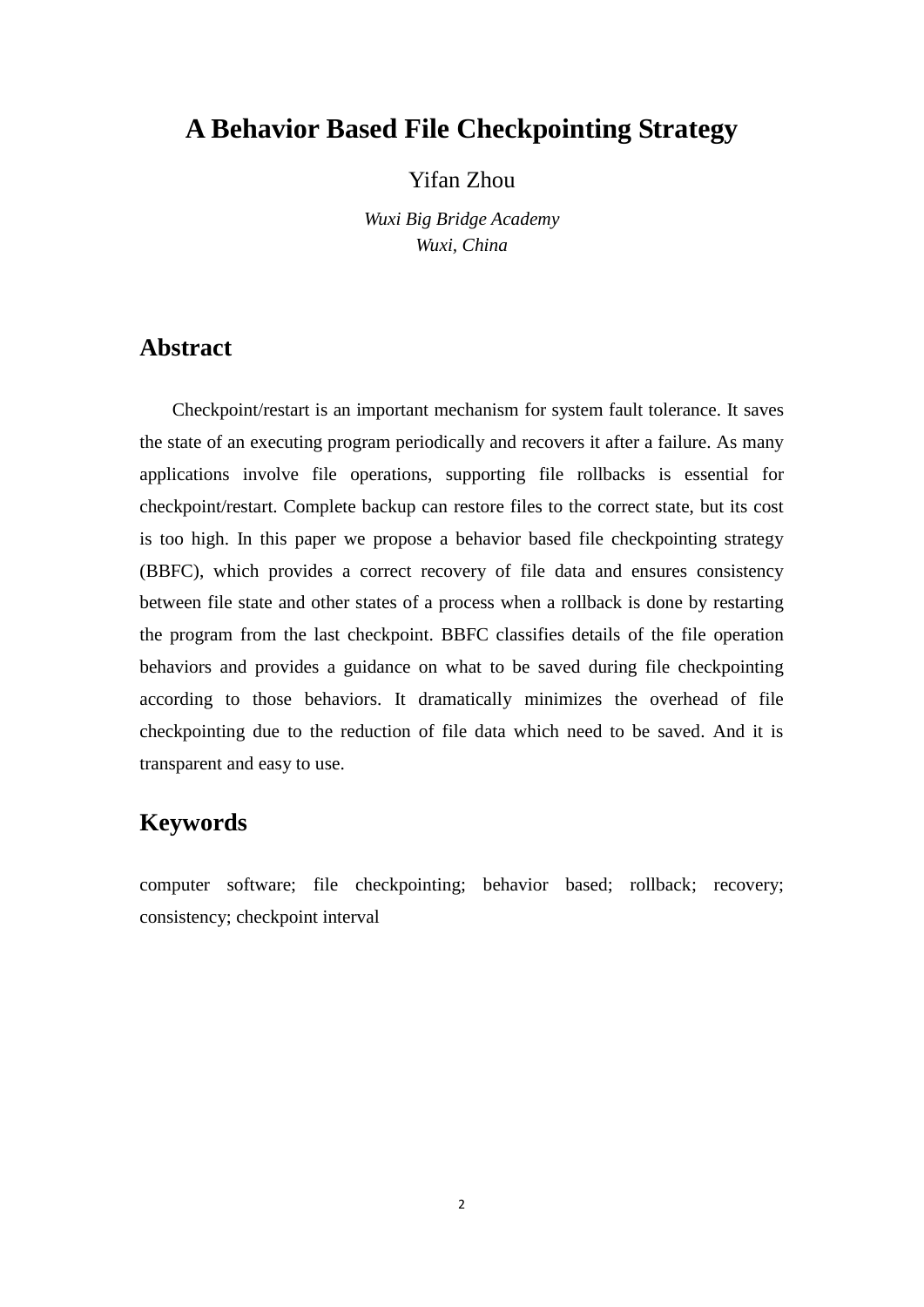# Contents

| 3.2. Checkpointing Strategy for Files Opened with Write-Only Mode    |
|----------------------------------------------------------------------|
| 3.3. Checkpointing Strategy for Files Opened with Read/Write Mode  8 |
|                                                                      |
|                                                                      |
|                                                                      |
|                                                                      |
|                                                                      |
|                                                                      |
|                                                                      |
|                                                                      |
|                                                                      |
|                                                                      |
|                                                                      |
|                                                                      |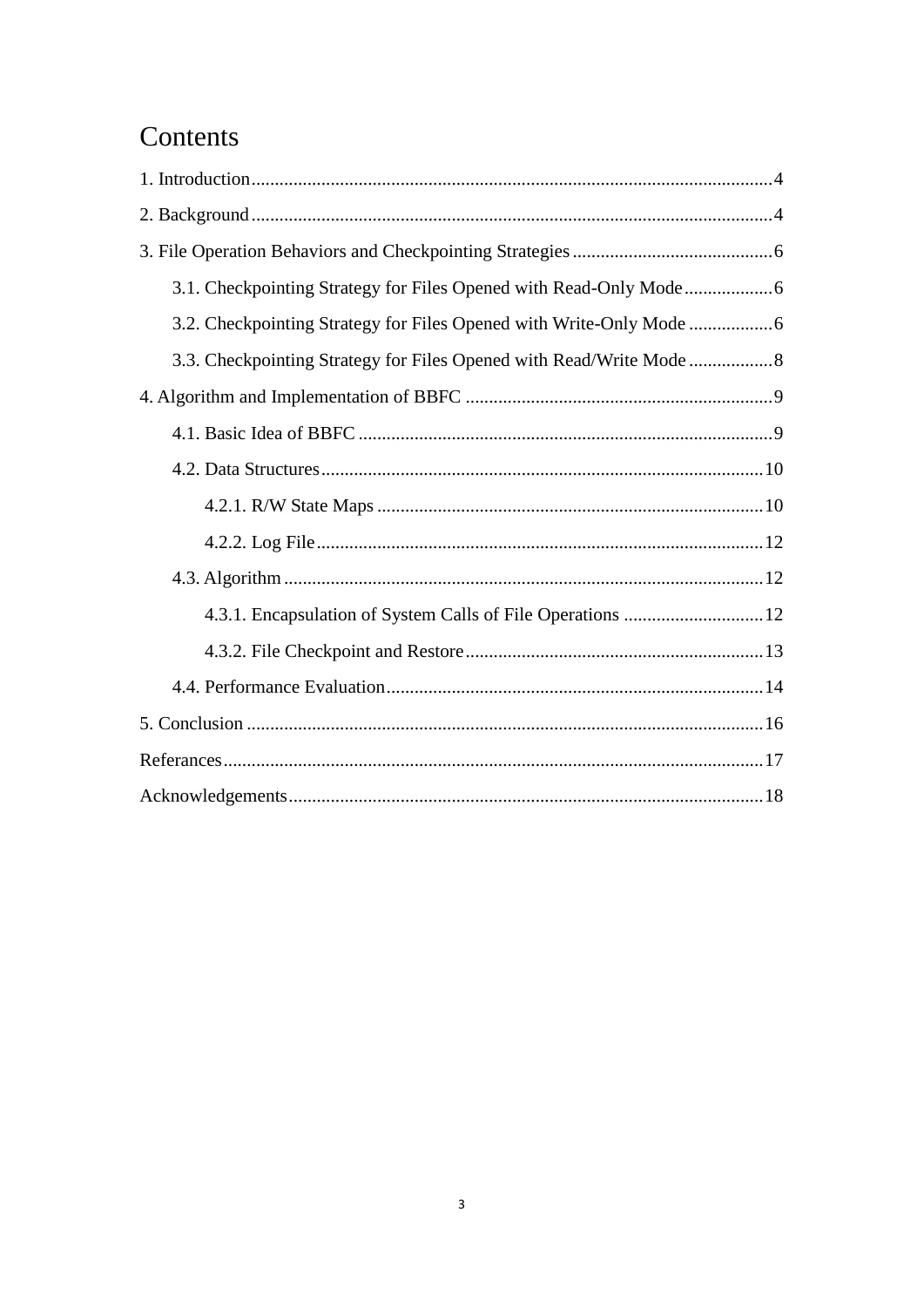## <span id="page-3-0"></span>**1. Introduction**

With the development of information technology, computers are widely used in scientific computing, data analysis, information processing and other fields. As a result, system reliability has become an important concern. Checkpoint/restart is a significant mechanism for system fault tolerance. It saves the execution state of a running process to disk at a certain point of time, and rolls back to the saved state to continue execution at a later time. It can reduce the amount of lost work after certain types of failures comparing with starting execution from the beginning. And it also provides a practical solution when there's not enough computing resources for long-running applications.

Since most applications cannot work without data processing and file accessing, file operations occur frequently. So it is quite important for checkpoint/restart scheme to support file rollbacks. Implementation of file checkpointing should provide correct recovery of file contents, and ensure the consistency between file state and other states of a process when restarting a program to the last checkpoint. Complete backup of file attributes and file contents can ensure consistent file checkpointing. But as applications involve more and more large files in practice, complete backup is obviously too expensive.

In this paper we propose a behavior based file checkpointing strategy (BBFC), which can dramatically minimize the overhead of file checkpointing due to the reduction of file contents which need to be saved in most cases. And as a result, it makes the checkpoint/restart scheme more practical.

## <span id="page-3-1"></span>**2. Background**

There are several existing checkpoint/restart projects like Condor<sup>[1]</sup>, libckpt<sup>[2]</sup>, libckp<sup>[3]</sup>, CRAK<sup>[4]</sup>, and BLCR<sup>[5]</sup>. Condor, libckpt and libckp use a user-level strategy for implementation, with the operating system unmodified. User-level implemented checkpointing has a good portability, as well as quite a few restrictions. It may require source code modifications or re-linking to applications. And since kernel data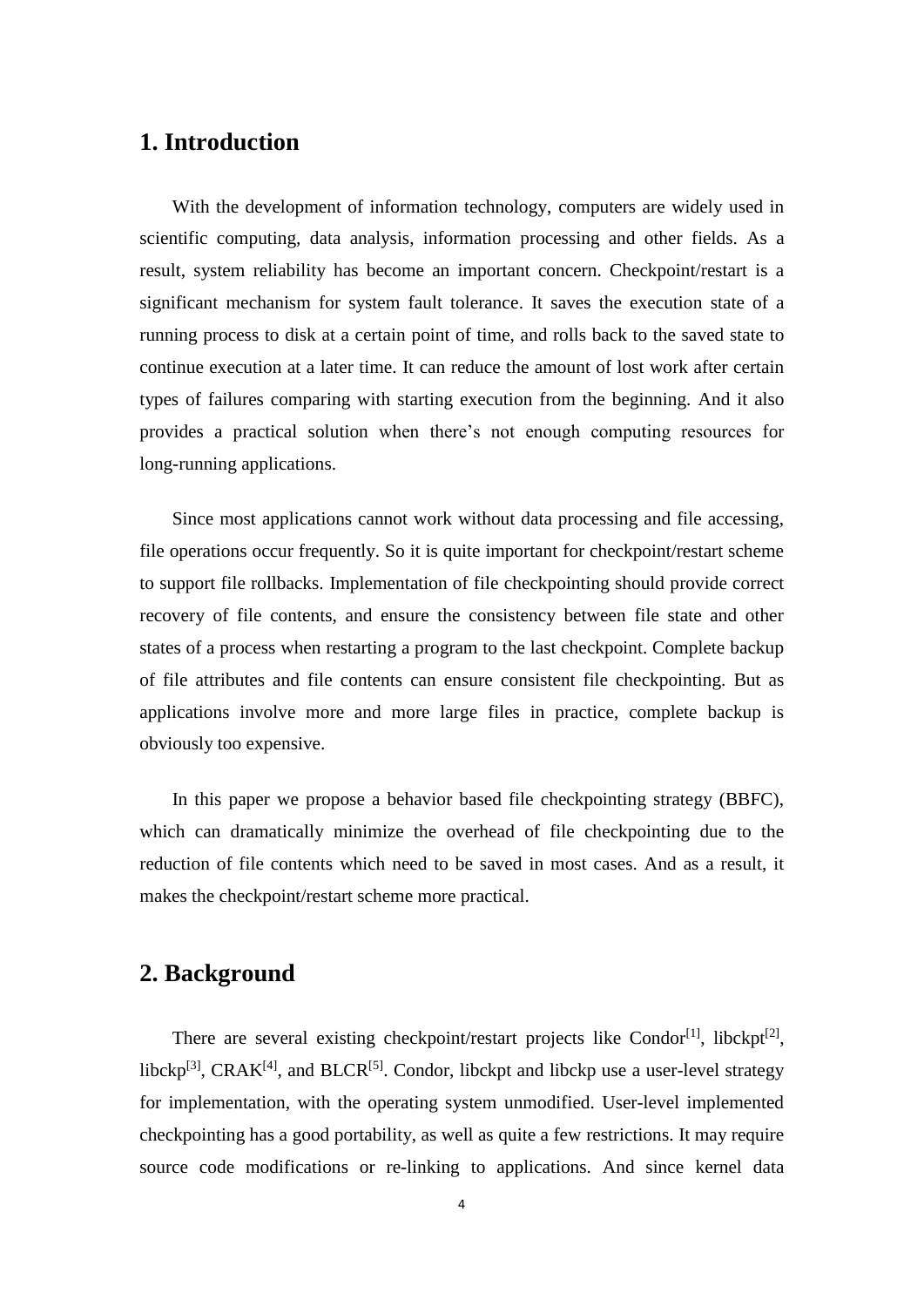structures are not accessible in user-space, it cannot save a complete process state including operating system environment. CRAK and BLCR implement checkpoint/restart scheme at the kernel level. System implementation requires modification to the operating system kernel. It guarantees a complete checkpoint of all the running states and a transparent recovery at a later time. Berkeley Lab's Linux Checkpoint/Restart project (BLCR) is a practical implementation, which consists of two kernel modules, some user-level libraries, and several command-line executables. It provides support for checkpoint/restart of single threaded applications, multithreaded applications, process trees and process groups in Linux<sup>[5]</sup>.

It is essential for checkpoint/restart scheme to handle correct saving and recovery of all the file states related to the program execution, which consist of file attributes and file contents. Some file attributes are independent of program execution, such as file name, file owner and file permissions, while others are dependent of program execution, such as file description, access mode, file size and file offset. File contents belong to the persistent state, which will not be lost after the program's termination. When some modifications are made to an active file since the last checkpoint and the pre-modified data are not saved, an incorrect rollback may occur due to the inconsistency between file state and other states of the process.

Saving file attributes as well as all of the file contents can guarantee a correct file rollback. But it also leads to unacceptable run-time and space overhead in applications using large files. As a result, most existing checkpoint projects, including Condor<sup>[1]</sup> and BLCR<sup>[5]</sup>, save only file attributes like file name and file offset at the time of checkpoint, rather than entire file states. A few checkpoint implementations provide entire file state's rollback. Libckp is one of the library implementations developed by AT&T Labs. It regards the contents of an active file as part of the process state and makes a shadow copy of opened file before it is changed or deleted<sup>[6]</sup>. Libfcp, an improved version of libckp, uses an in-place update with undo logs approach to checkpointing files. Libfcp creates an undo log of restoring the pre-modification data when the file is about to be modified. When a rollback occurs, these undo logs are applied in a reversed order to restore the original files<sup>[7]</sup>. Though optimization applied, these two strategies are still quite expensive for checkpointing files. LIBVFO<sup>[8]</sup>, developed by Tsinghua University, uses a type of delayed-write strategy. LIBVFO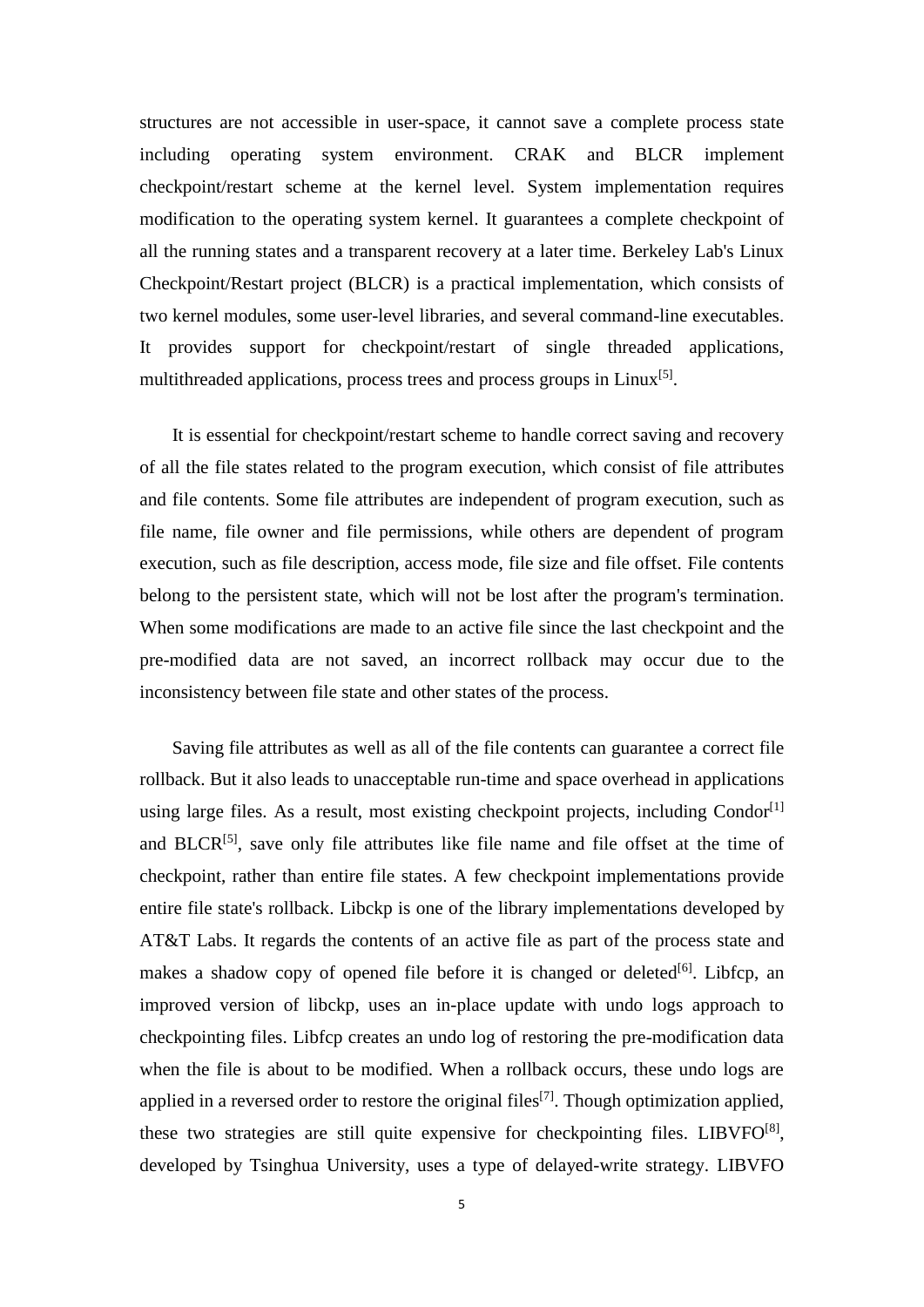temporarily buffers the file operations occurring in the interval between checkpoints in the system memory, and writes them back into the file at the time of next checkpoint. LIBVFO adds a level of specific virtual file system in the kernel and makes multiple changes within the operating system, which is quite difficult to implement.

## <span id="page-5-0"></span>**3. File Operation Behaviors and Checkpointing Strategies**

According to the access mode of a file, we can predict the behavior of file operations. For example, files opened with a read-only mode can only be read, while files opened with a write-only mode can only be written. And files opened with a read/write mode may randomly be read or written. Suppose the program terminates at time t which is a point of time after checkpoint n, and then rolls back to the state of previous checkpoint n, to continue execution. What should be saved for checkpoint can be different according to the behavior of file operations.

# <span id="page-5-1"></span>**3.1. Checkpointing Strategy for Files Opened with Read-Only Mode**

Since the contents of files opened with read-only mode will not be changed by the program, only file attributes including file name, access mode and file offset need to be saved. It is unnecessary for file contents to be saved as part of the checkpoint. The file states will be correctly recovered when the file is reopened and the file attributes are restored at a restarting time.

# <span id="page-5-2"></span>**3.2. Checkpointing Strategy for Files Opened with Write-Only Mode**

Files opened with write-only mode may be modified during the interval between checkpoints. In the first case, some part of the file is modified. Figure 1(a) gives the file state at checkpoint n, and Figure 1(b) gives the state of file modified at time t, which is a point of time after checkpoint n. In such a situation, only file attributes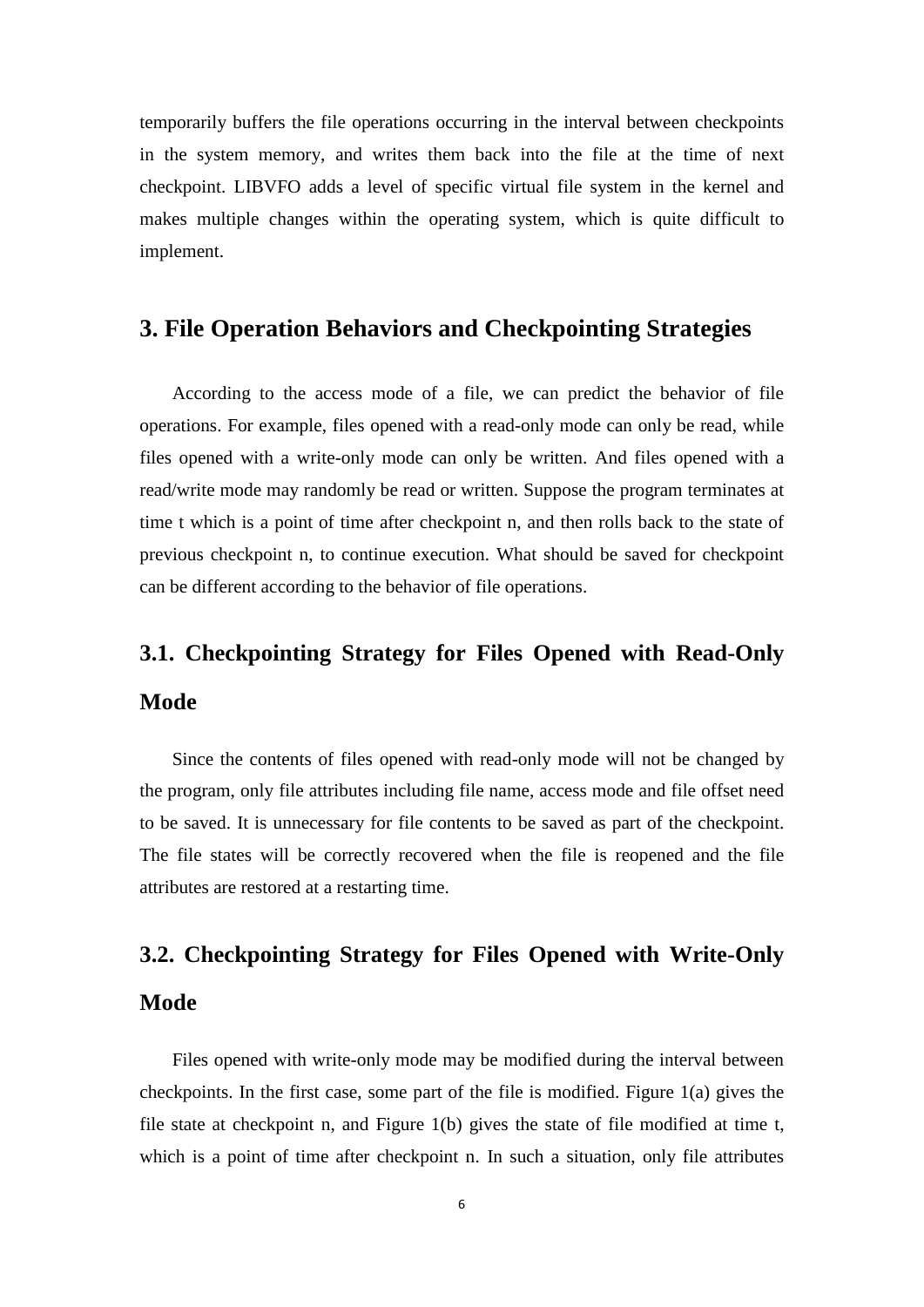including file name, access mode and file offset need to be saved at the time of checkpoint n. After a rollback, restarting process will continue correct execution because the subsequent re-write operation at the same file position will overwrite the dirty data. So it is unnecessary to save pre-modifications.



Fig.1 File state before and after being modified

In the second case, file is appended. Figure  $2(a)$  gives the file state at checkpoint n, and figure 2(b) gives the state of file appended at time t, which is a point of time after checkpoint n. Since opening a file with an append mode leads to all write operations to be forced to the end-of-file, the file size at the time of checkpoint n must be recovered as well as other file attributes when a rollback is initiated. Otherwise, if the file is not truncated to the previous size when a rollback occurs, it will lead to an inconsistent recovery due to the twice appending of same data. Same as the first case, file contents need not to be saved. Restarting process will continue correct execution due to the overwriting of the dirty data by the subsequent re-write operation at the same file position.

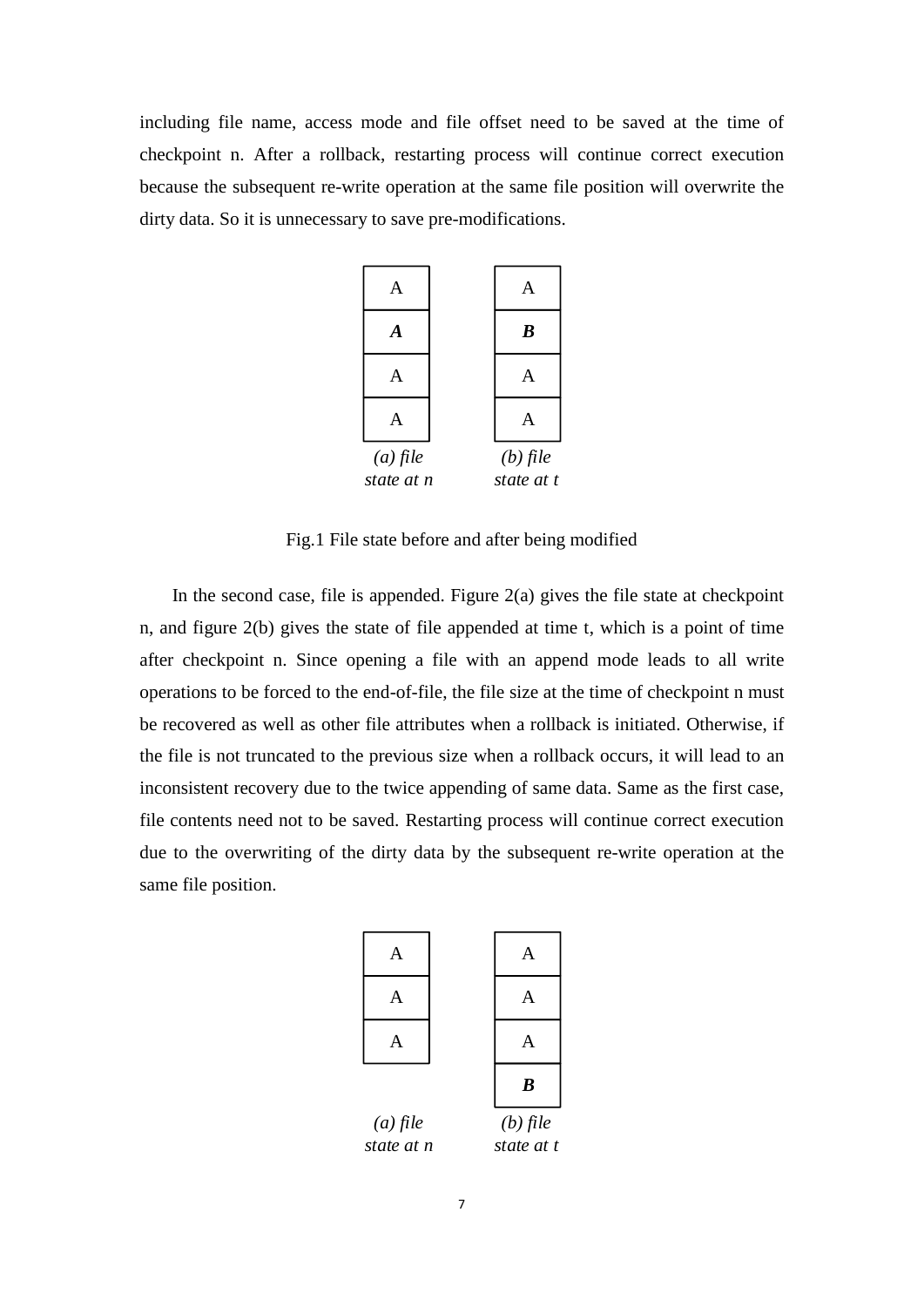# <span id="page-7-0"></span>**3.3. Checkpointing Strategy for Files Opened with Read/Write Mode**

Files opened with read/write mode may have more complex behaviors which are demonstrated as below.

1) There is no write operation occurring in the interval between checkpoint n and time t, with file contents unchanged. As a result, only file attributes need to be saved as part of the checkpoint n, but not the file contents.

2) There are write operations occurring in the interval between checkpoint n and time t. We suppose a write operation occurs at time w, which is a point of time between checkpoint n and time t, and there is no read operation occurring in the interval between checkpoint n and time w. Then the file states can also be demonstrated by Figure 1 or Figure 2. In both circumstances, file attributes including file name, file size, access mode and file offset should be saved at the checkpoint time. When the program is restarted, file attributes are restored and the file is truncated to the recorded size. Since the subsequent re-write operation at the same position will overwrite the dirty data, the file contents do not need to be saved.

3) There are write operations occurring in the interval between checkpoint n and time t. We suppose a write operation occurs at time w which is a point of time between checkpoint n and time t, and there is a read operation occurring at time r which is a point of time between checkpoint n and time w. As Figure 3 shows, with no file contents saved, an error will occur when the program rolls back to the state of checkpoint n and restarts execution because what is read at time r' is different from what is read at time r. So if there is a read-before-write operation related with the same segment of file occurring in the interval between checkpoints, pre-modifications must be recorded in the checkpoint.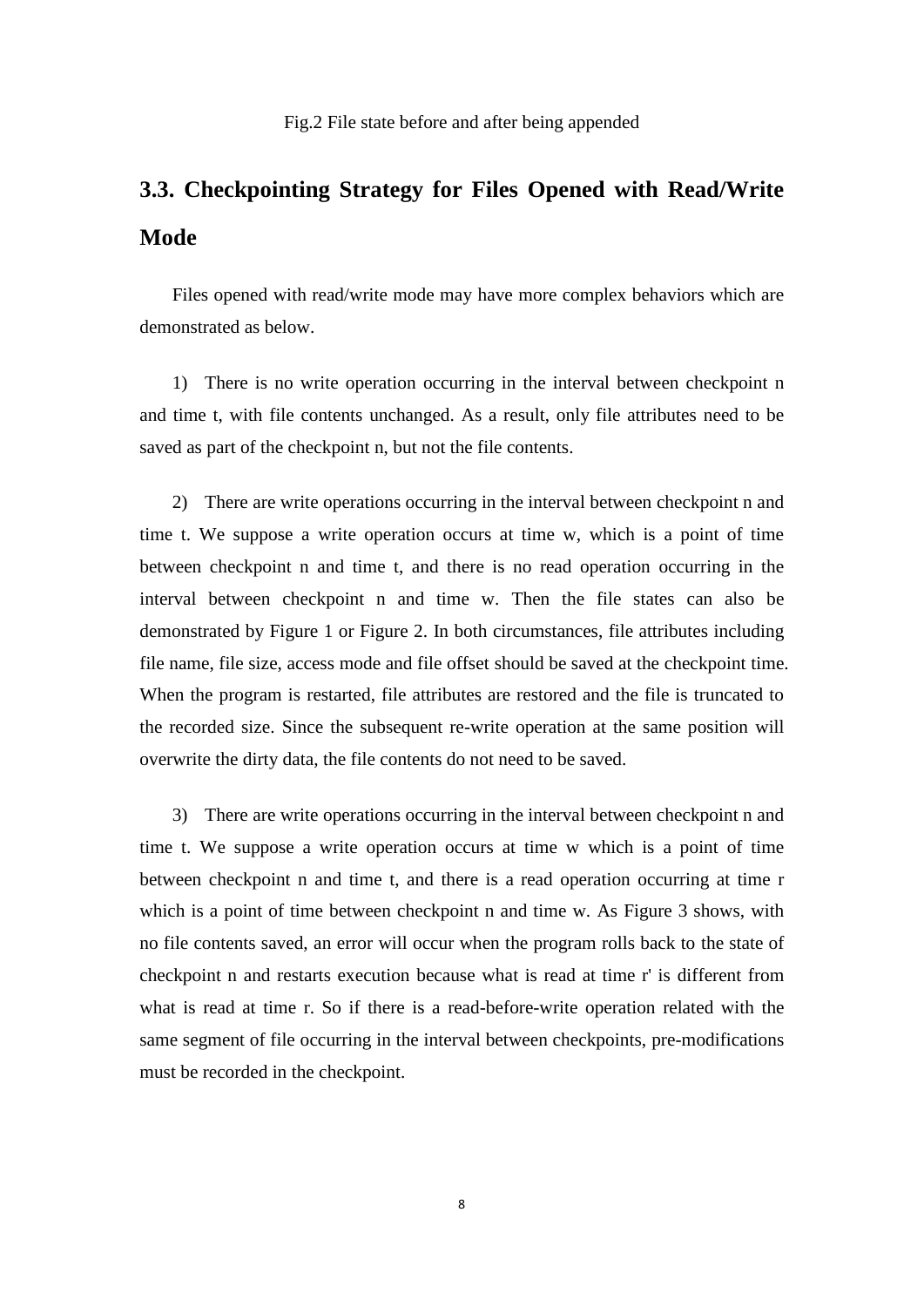

Fig.3 File being read before modified

## <span id="page-8-0"></span>**4. Algorithm and Implementation of BBFC**

### <span id="page-8-1"></span>**4.1. Basic Idea of BBFC**

A complete backup of attributes and contents of a file is a straightforward way to keep the consistency between file state and other process states in checkpoint/restart scheme. But it also brings unacceptable run-time and space overhead which would seriously affect the system usability. In this paper we propose a behavior based file checkpointing strategy (BBFC), based on the behaviors of file operations. BBFC can substantially reduce the file contents which need to be saved in the checkpoint in most cases, and make checkpoint be taken with a much lower overhead.

The basic idea of BBFC is to classify details of the file operation behaviors and save as little file contents as possible to lower the overhead in accordance with the file operations' behavior characters. File checkpointing strategy is developed according to the mode which the file is opened with. For files opened with read-only or write-only mode, only file attributes need to be included in the checkpoint rather than file contents. To do this, first save file name, file size, access mode and file offset at the checkpoint time, and then reopen the file when the process rolls back, and restore the file attributes as well as truncate the file to the recorded size.

For files opened with read/write mode, when a read-before-write operation related with the same segment of file occurs in the interval between checkpoints,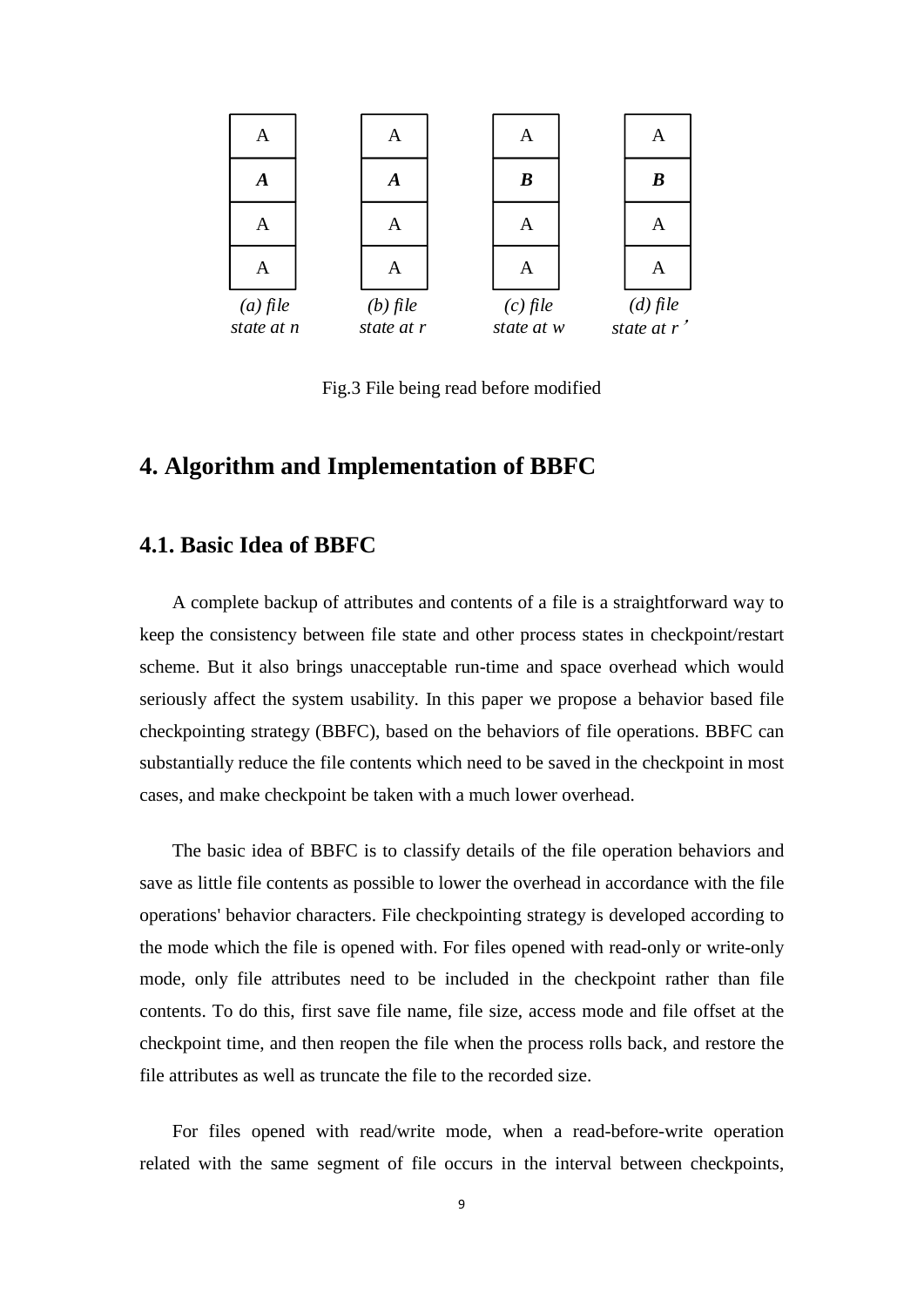pre-modifications should be saved as well as file attributes to avoid dirty data being read by the restarting program. In other cases only file attributes should be saved. To do this, the read or write operations should be marked in the R/W state maps of the files which are not only opened with a read/write mode but also to be checkpointed.

Files are divided into blocks of same lengths. When the first write operation occurs after a read operation associated with the same file block, offset and pre-modified contents of the file block will be recorded in a log file. After a rollback, restarting process will not only reopen the file, restore the file attributes and truncate the file to the recorded length, but also write the contents of the file block saved in the log file back to the original file. Offset and data of the file block was recorded when the first read-before-write operation associated with the same file block occurs during the checkpoint interval. As a result, one file block is recorded at most once per checkpoint interval even if there are multiple write operations occurring at a later time, thus avoiding repeated recording of the same file block. This scheme can lower the overhead of file checkpointing and also make the file state after rollback independent of the written sequence of the file blocks from the log file.

### <span id="page-9-0"></span>**4.2. Data Structures**

#### <span id="page-9-1"></span>**4.2.1. R/W State Maps**

BBFC marks file operations by file blocks. Files are divided into blocks of same lengths. Even when there are multiple read-before-write operations associated with the same file block in the interval between checkpoints, the file block is recorded only once per checkpoint interval, which obviously lowers the overhead of file checkpointing. Read state map and write state map are created when a checkpoint is initiated or a program is restarted.

As Figure 4 shows, one bit in the read state map or write state map corresponds to one file block. The bit in the read state map is set to 1 when the corresponding file block has been read since last checkpoint, and it is set to 0 when the corresponding file block has not been read since last checkpoint. Similarly, the bit in the write state map is set to 1 when the corresponding file block has been written since last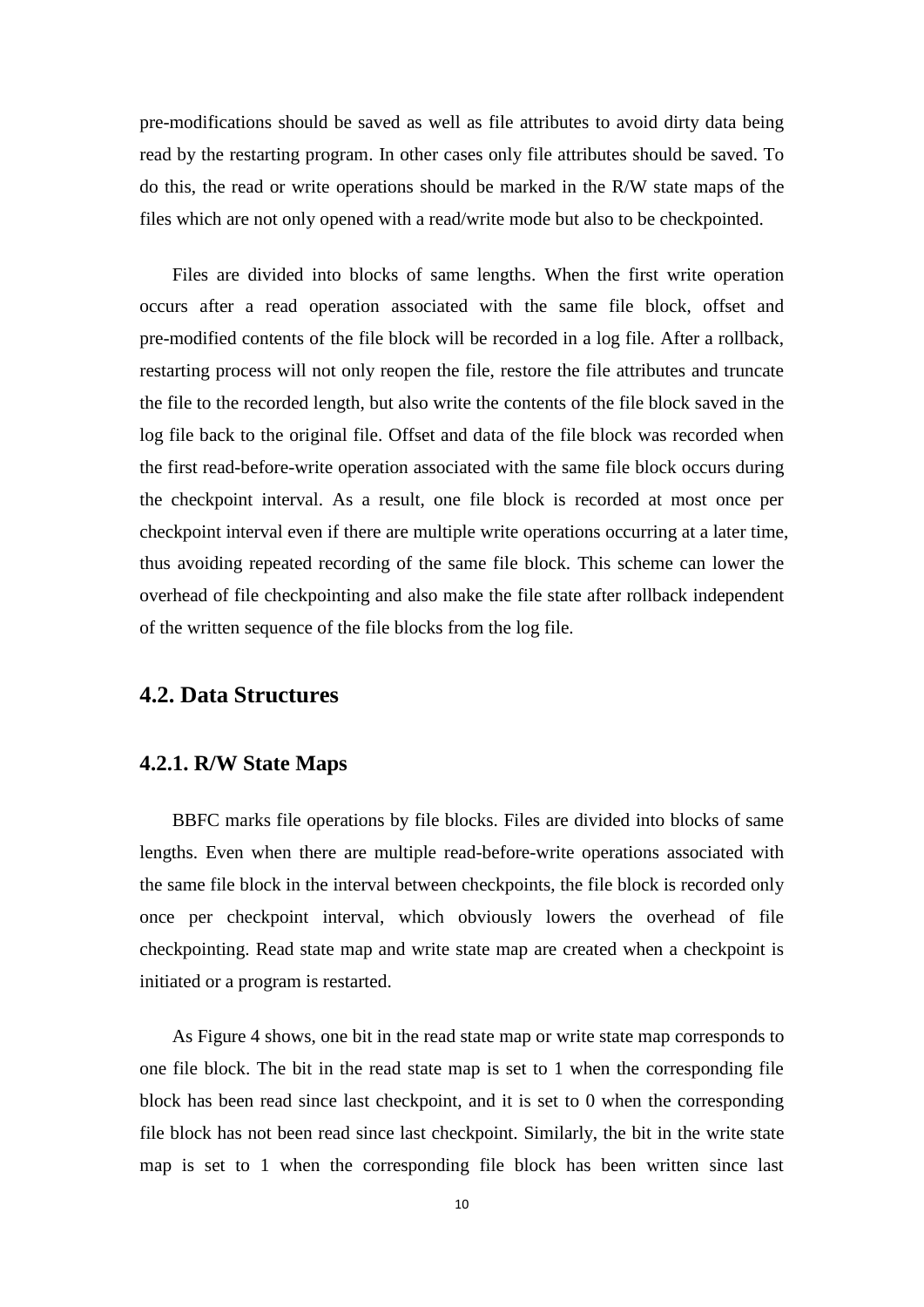checkpoint, and it is set to 0 when the corresponding file block has not been written since last checkpoint.

We suppose the file size at the time of checkpoint n is L and the size of file block is B, then the size of R/W state maps will be L/(8B) bytes aligned. Since there must be an append operation before any read operations if the range of file access is outside L, which is the file size at the last checkpoint time, these kinds of file operations do not need to be marked in R/W state maps due to the inconformity with the read-before-write sequence.

The data structure of fileop\_state\_map is shown as below.

#define BBFC\_BLOCK\_SIZE 4096 //Size of file block, tentatively as 4096B; struct fileop\_state\_map{

| char BBFC_flag;            | //BBFC flag, $1$ - true, $0$ - false;         |
|----------------------------|-----------------------------------------------|
| unsigned long file_length; | //File size at the time of last checkpoint;   |
| char $*$ r_state_map;      | //Pointer to the read state map;              |
| $char * w_state_map;$      | $\frac{1}{2}$ Pointer to the write state map; |

};



Fig.4 Read/write state map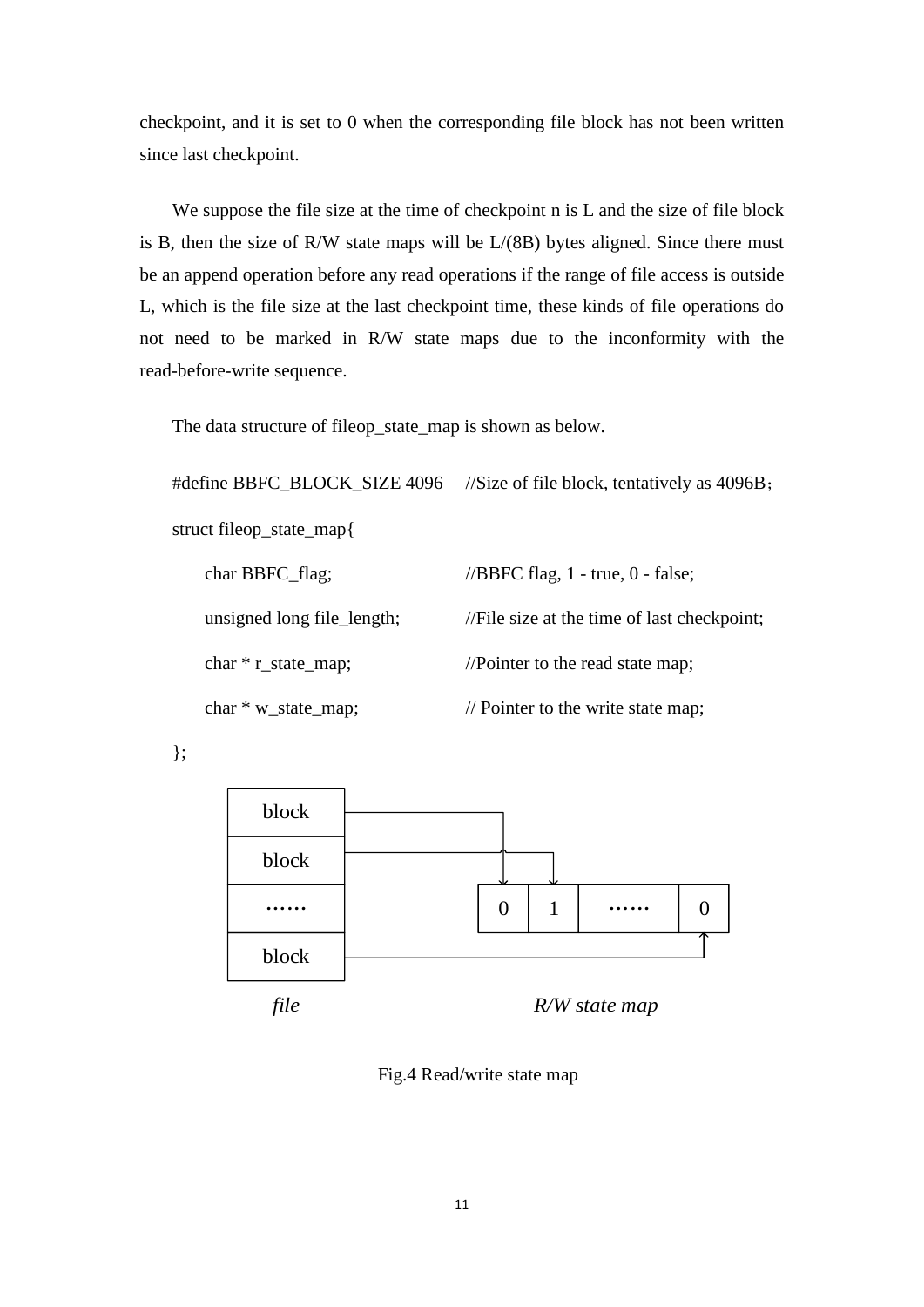#### <span id="page-11-0"></span>**4.2.2. Log File**

In BBFC every file opened with read/write mode corresponds to a log file. Log file is created at the first checkpoint after the file is opened, and cleared after checkpoints done. Only file block information which need to be saved for a correct recovery is recorded in the log file, including offset and contents of the associated file blocks. Every recorded file block corresponds to an offset field and a fixed-length data field in the log file. When the process rolls back and recovers, it will read the file block information from the log file, and write file block data back to the corresponding position of the original file. The format of the log file is shown as Figure 5.





### <span id="page-11-1"></span>**4.3. Algorithm**

#### <span id="page-11-2"></span>**4.3.1. Encapsulation of System Calls of File Operations**

To monitor the behavior of file operations, BBFC encapsulates system calls like read, write, truncate and unlink, and gets detailed information about file operations in these functions to conduct R/W state maps' maintenance and file blocks' backup. The system calls' encapsulation is transparent to users, and source code modifications to applications are not required. The detailed algorithms are given below.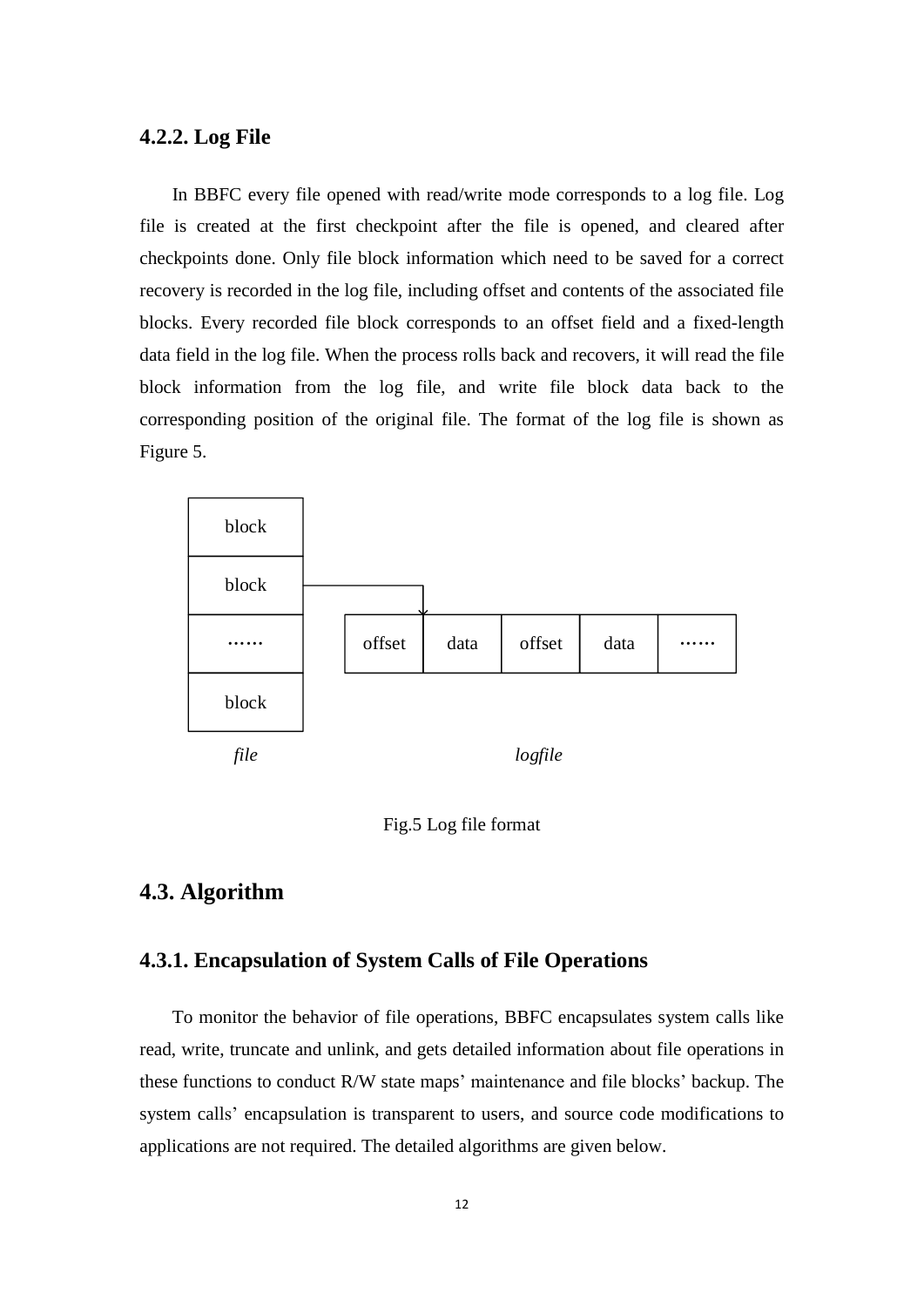```
read(){
    if(BBFC_flag==1)for each bit in the read state map corresponding to the read file blocks 
        in the range of L {
             corresponding bit in read state map = 1;
         }
    }
    original_read();
}
write(){
    if (BBFC_{flag}==1){
         for each bit in R/W state maps corresponding to the written file blocks 
        in the range of L {
             if(corresponding bit in read state map ==1 &&
             corresponding bit in write state map ==0}{
                 record offset and data of the corresponding file block
                 to file.log;
             }
             corresponding bit in write state map = 1;
         }
    }
    original write();
}
```
Truncate can be regarded as a write operation related to the truncated range, and unlink can be regarded as a write operation related to the range of entire file. Both implementations are similar to write.

#### <span id="page-12-0"></span>**4.3.2. File Checkpoint and Restore**

The detailed algorithms are given below.

```
file_checkpoint(){
    for each opened file in checkpointed process{
         save file attributes including file name, file size, access mode, file offset;
         if(opened with read/write mode){
```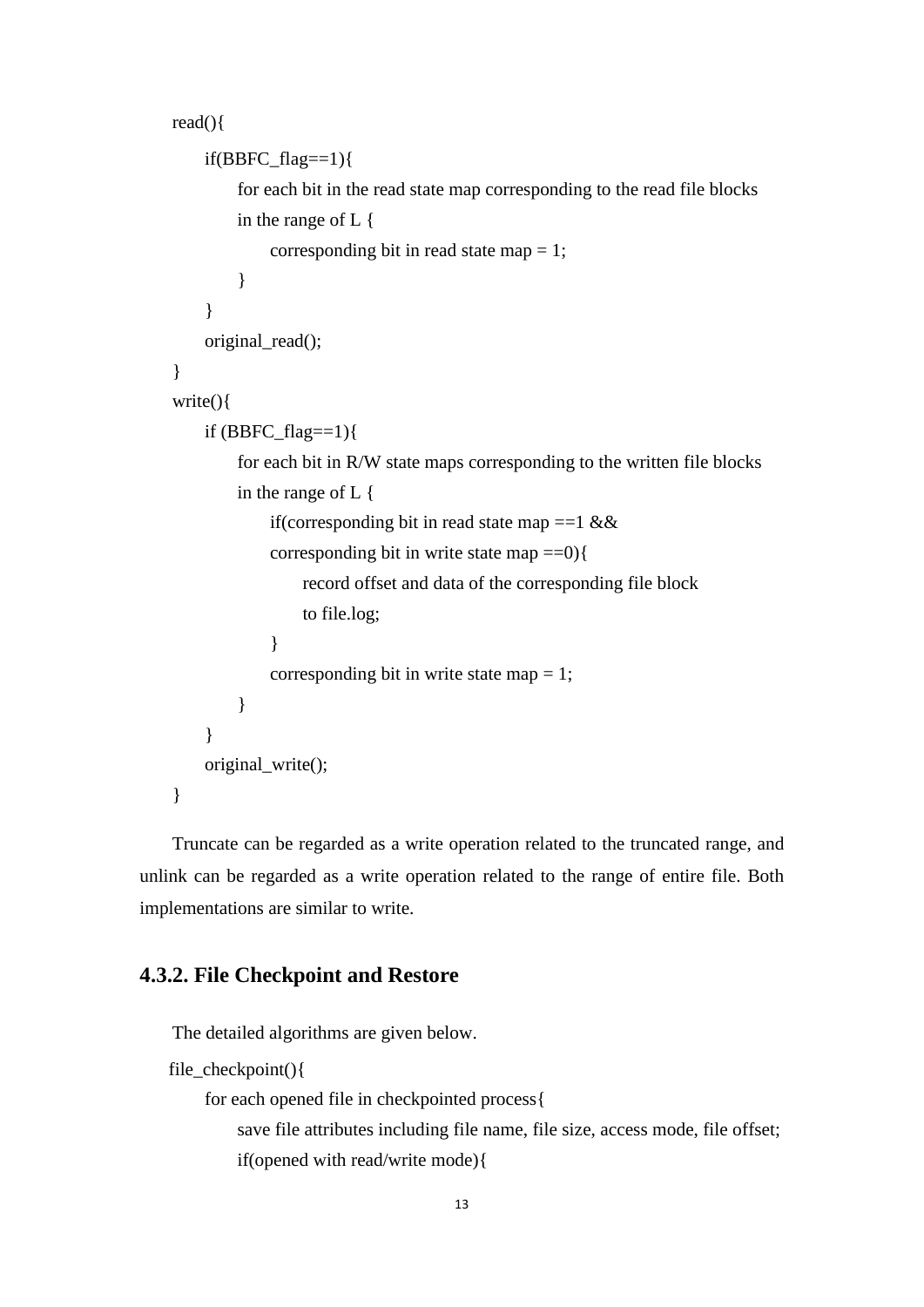```
BBFC_{flag} = 1;file_length = L; //current file size;
            if(r\_state\_map != NULL)free r_state_map;
            generate r_state_map initialized with zero;
            if(w\_state\_map != NULL)free w_state_map;
            generate w_state_map initialized with zero;
            if(file.log not existing){
                 create file.log;
             }else 
                 clear file.log;
        }
    }
}
file_restore(){
    for each file recorded in the checkpoint{
        open file and restore file attributes;
        truncate the file to the recorded size;
        if(opened with read/write mode){
            read offset and data of each file block from the file.log, and
            write the data back to the original file according to the
            corresponding offset;
            BBFC_{flag} = 1;file_length = L; //current file size;
            generate r_state_map initialized with zero;
            generate w_state_map initialized with zero;
            clear file.log;
        }
    }
}
```
#### <span id="page-13-0"></span>**4.4. Performance Evaluation**

Since file operations occur frequently, performance is an important concern.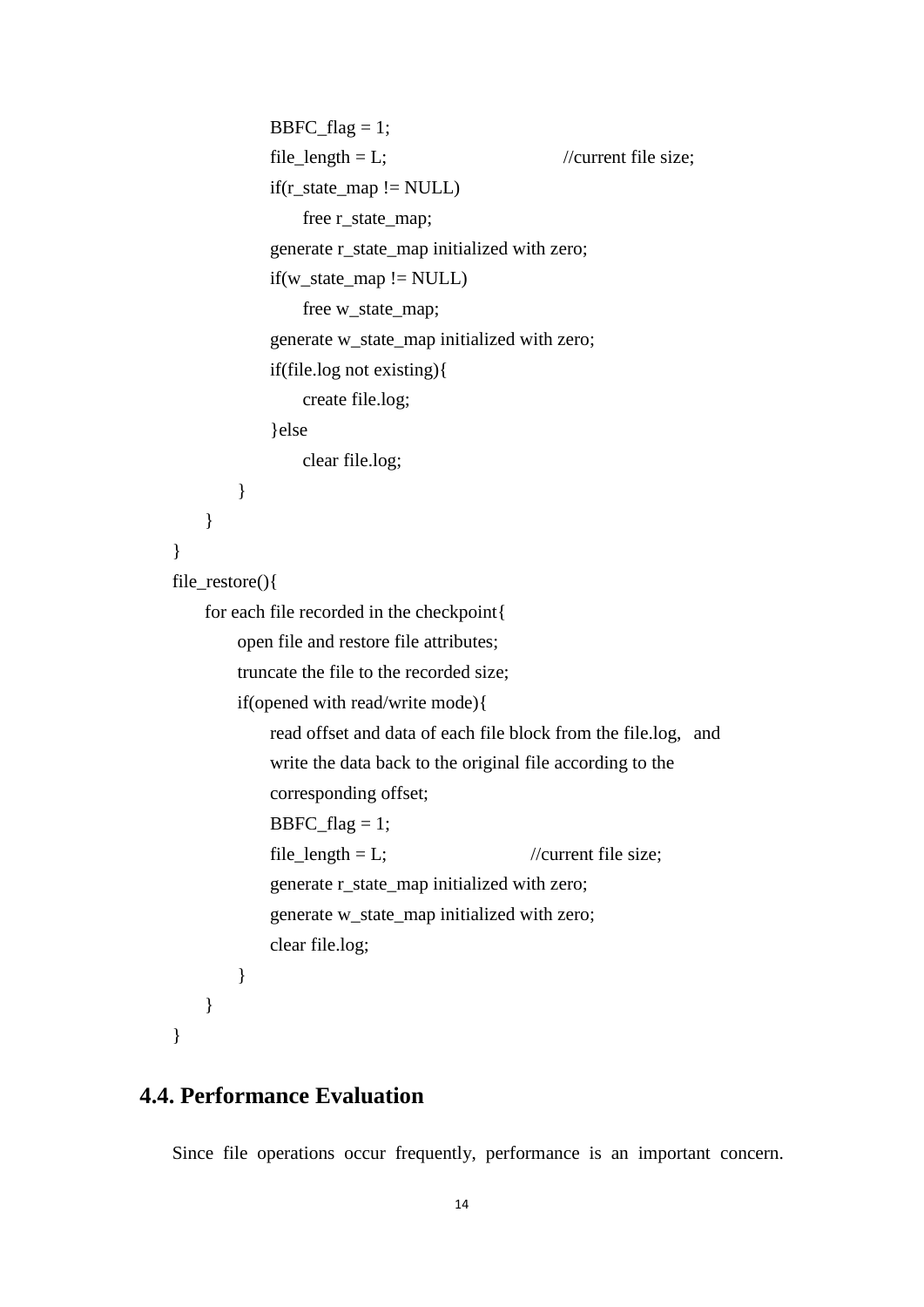BBFC is a behavior based file checkpointing optimization strategy. The run-time overhead of BBFC mainly includes extra overhead of both checkpointing and file operations. We choose two extreme cases to demonstrate it. In the first case, files are opened with read-only or write-only mode. In the second case, files are opened with read/write mode and conducted with a read-before-write operation to each file block in the checkpoint interval. The overhead of remaining cases must be between the above two. The implementation of BBFC is based on  $\text{linux2.6.32}$  and blcr-0.8.5<sup>[9]</sup>, with the fundamental implementation of checkpoint/restart based on BLCR. While BLCR saves only file attributes like pathname and offset for a checkpoint, BBFC supports a correct rollback of file contents and thus makes checkpoint/restart more practical. The test runs on CentOS 6.5, using 1G memory and 40G disk, with the file block size of 4096 bytes. The test result is given in Figure 6, with a file size (G) as horizontal axis, and a run-time overhead (S) as perpendicular axis.



Fig.6 Time overhead of BBFC in two extreme cases

For files opened with read-only or write-only mode, only file attributes are saved as part of the checkpoint. In this case, program execution is almost unaffected by BBFC due to the fairly low overhead. For files opened with read/write mode, maintenance of R/W state maps is required before file operations like read or write. Since the R/W state maps are created in system memory, the overhead of bitmap access is quite low. In case of read-before-write operations associated with the same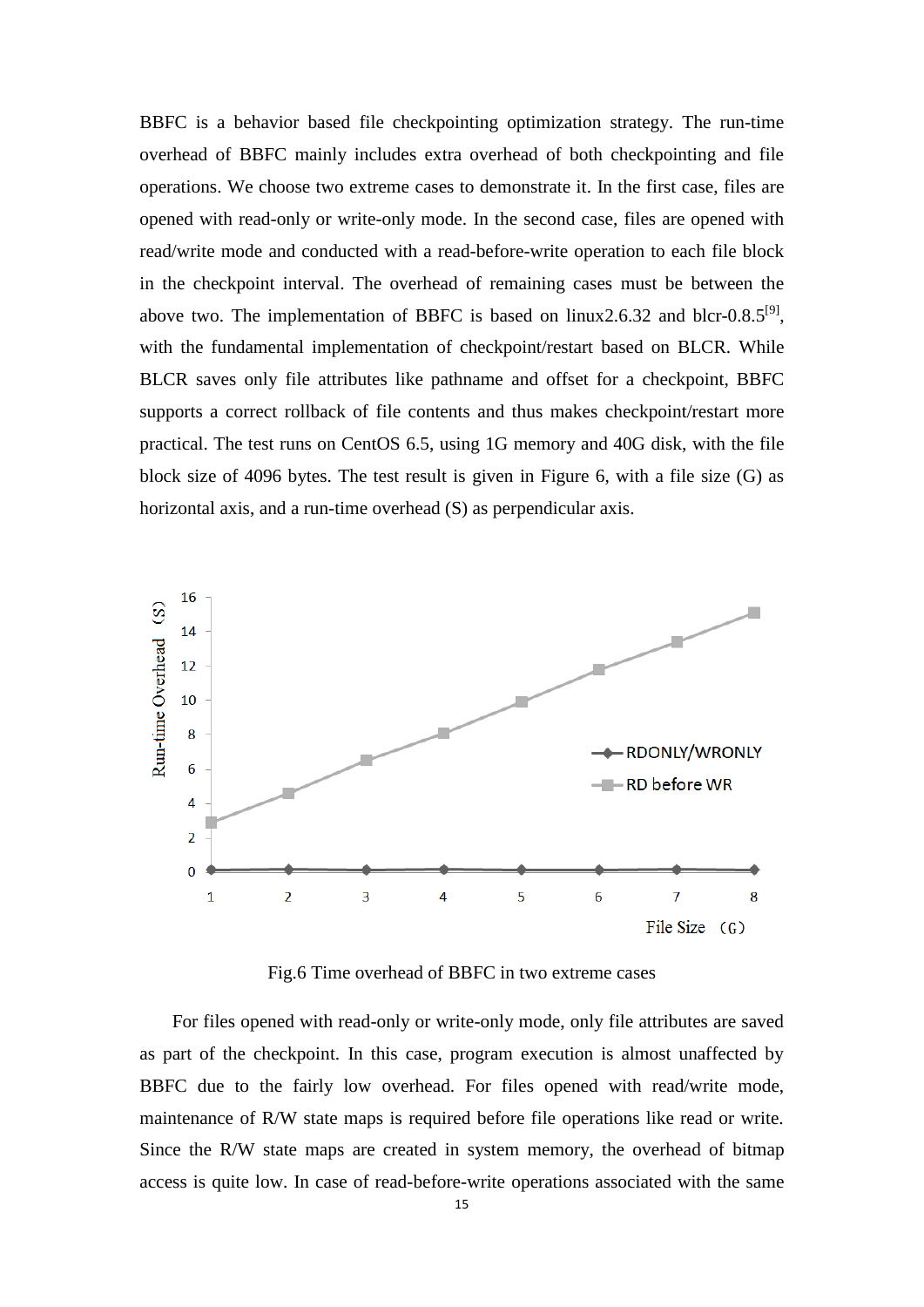file block in the interval between checkpoints occurring, backup of relevant file blocks is necessary and this part of overhead is relatively high. As Figure 6 shows, in this case, run-time overhead is almost in direct proportion to the number of file blocks being recorded.

BBFC records file block data only when the file block is associated with a read-before-write operation in the checkpoint interval, while all of the other cases like read-only, write-only and read-after-write are excluded. Furthermore, the corresponding file blocks are recorded at most once per checkpoint interval. By comparing with libckp's shadow copy of the entire file and libfcp's recording of all pre-modifications with an undo log, BBFC can dramatically reduce the file data that need to be saved in most cases, which leads to a much lower run-time and space overhead than the other two file checkpointing systems. Also, BBFC is transparent and easier to implement than LIBVFO due to less modification to the operating system kernel.

## <span id="page-15-0"></span>**5. Conclusion**

BBFC strategy implements a complete function of file checkpointing, which provides a correct recovery of file attributes and file data and ensures consistency between file state and other states of a process when a rollback is done by restarting the program from the last checkpoint. BBFC is implemented in Linux kernel. It's transparent to users, and modifications to source code of applications are not required. BBFC substantially reduces the file contents that need to be saved by classifying and analyzing details of the file operation behaviors and effectively lowers the overhead of file checkpointing. As a result, BBFC has a quite good performance by comparing with other file checkpointing systems like libckp and libfcp.

In BBFC, the size of file block is actually very important for the performance of file checkpointing. Too big file block may lead to too much useless data being saved, while too small file block may lead to too frequent saving. In the future work, we are going to design an appropriate dynamic file segmentation strategy by analyzing file operation behaviors of specific applications, in order to further optimize the performance of BBFC.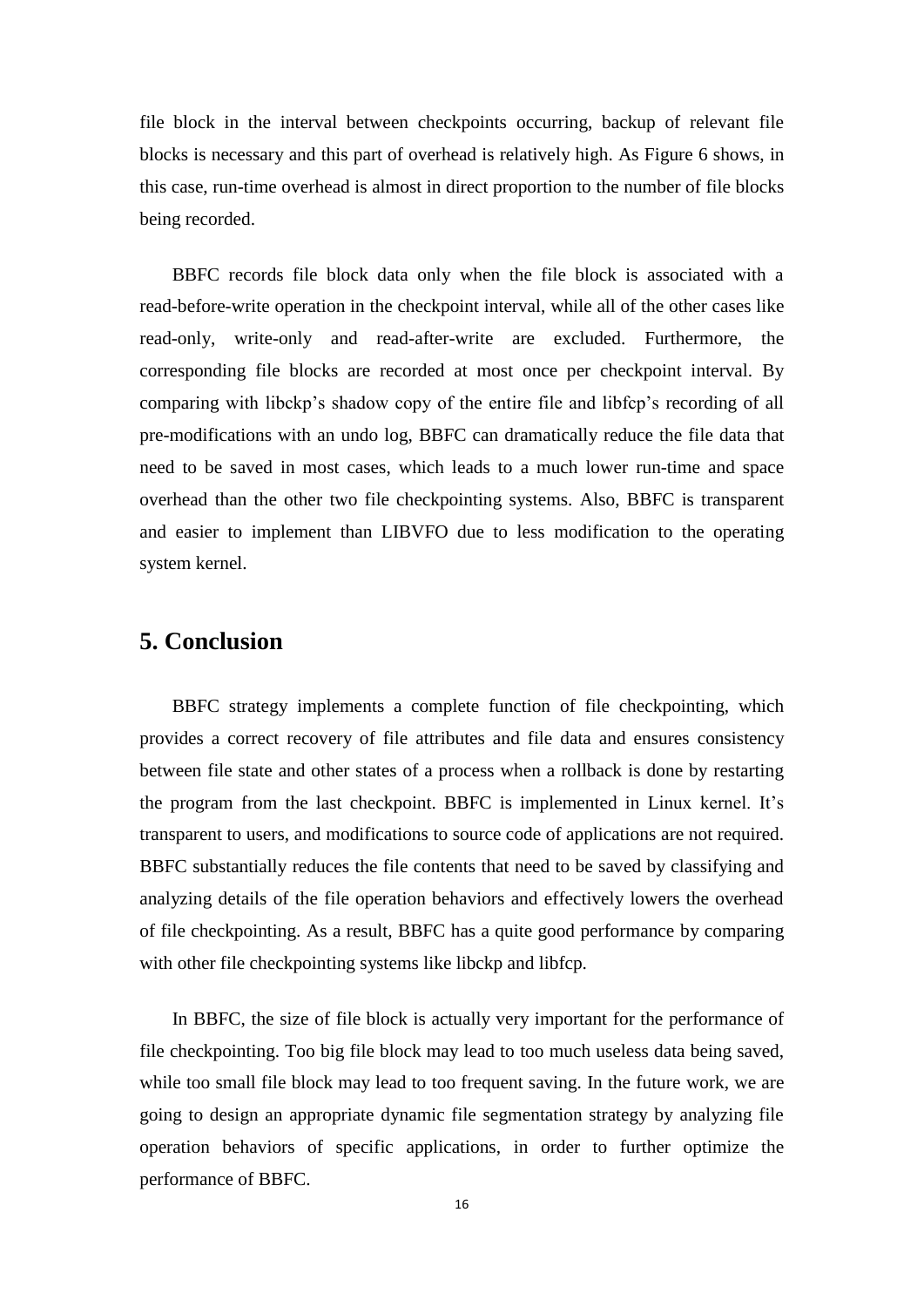## <span id="page-16-0"></span>**Referances**

[1] Michael Litzkow, Todd Tannenbaum, Jim Basney, et al. Checkpoint and Migration of UNIX Processes in the Condor Distributed System [OL]. [2017-08-29]. http://www.cs.wisc.edu/condor/doc/ckpt97.ps.

[2] J S Plank, M Beck, G Kingsley, et al. Libckpt: Transparent Checkpointing under UNIX [A]. Usenix Winter 1995 Technology Conference[C]. New Orleans, Louisiana: Usenix, 1995.213-223.

[3] Yi-Min Wang, Yennun Huang, Kiem-Phong Vo, et al. Checkpointing and Its Applications[A]. International Symposium on Fault-Tolerant Computing[C]. Pasadena, California: IEEE, 1995. 22-31.

[4] Hua Zhong, Jason Nieh. CRAK: Linux Checkpoint / Restart as a Kernel Module [OL]. [2017-08-29]. http://systems.cs.columbia.edu/files/wpid-cucs-014-01.pdf.

[5] Jason Duell. The Design and Implementation of Berkeley Lab's Linux Checkpoint/Restart[OL].[2017-08-29].http://crd-legacy.lbl.gov/~jcduell/papers/blcr.p df.

[6] Eric Roman. A Survey of Checkpoint/Restart Implementations [OL]. [2017-08-29].http://crd.lbl.gov/assets/pubs\_presos/CDS/FTG/Papers/2002/checkpoint Survey-020724b.pdf.

[7] P E Chung, Y Huang, S Yajnik, et al. Checkpointing in CosMic: a User-level Process Migration Environment [A]. Proceedings of the 1997 Pacific Rim International Symposium on Fault-Tolerant Systems[C]. Washington DC, USA: IEEE, 1997.187-193.

[8] Liu Shaofeng, Wang Dongsheng, ZhuJing. A File Checkpointing Approach Based on Virtual File Operations[J]. Journal of Software, 2002, 13(8):1528-1533 (in Chinese).

[9] Berkeley Lab Checkpoint/Restart for Linux (BLCR) Downloads [OL]. [2017-08-29].http://crd.lbl.gov/assets/Uploads/FTG/Projects/CheckpointRestart/down loads/blcr-0.8.5.tar.gz.